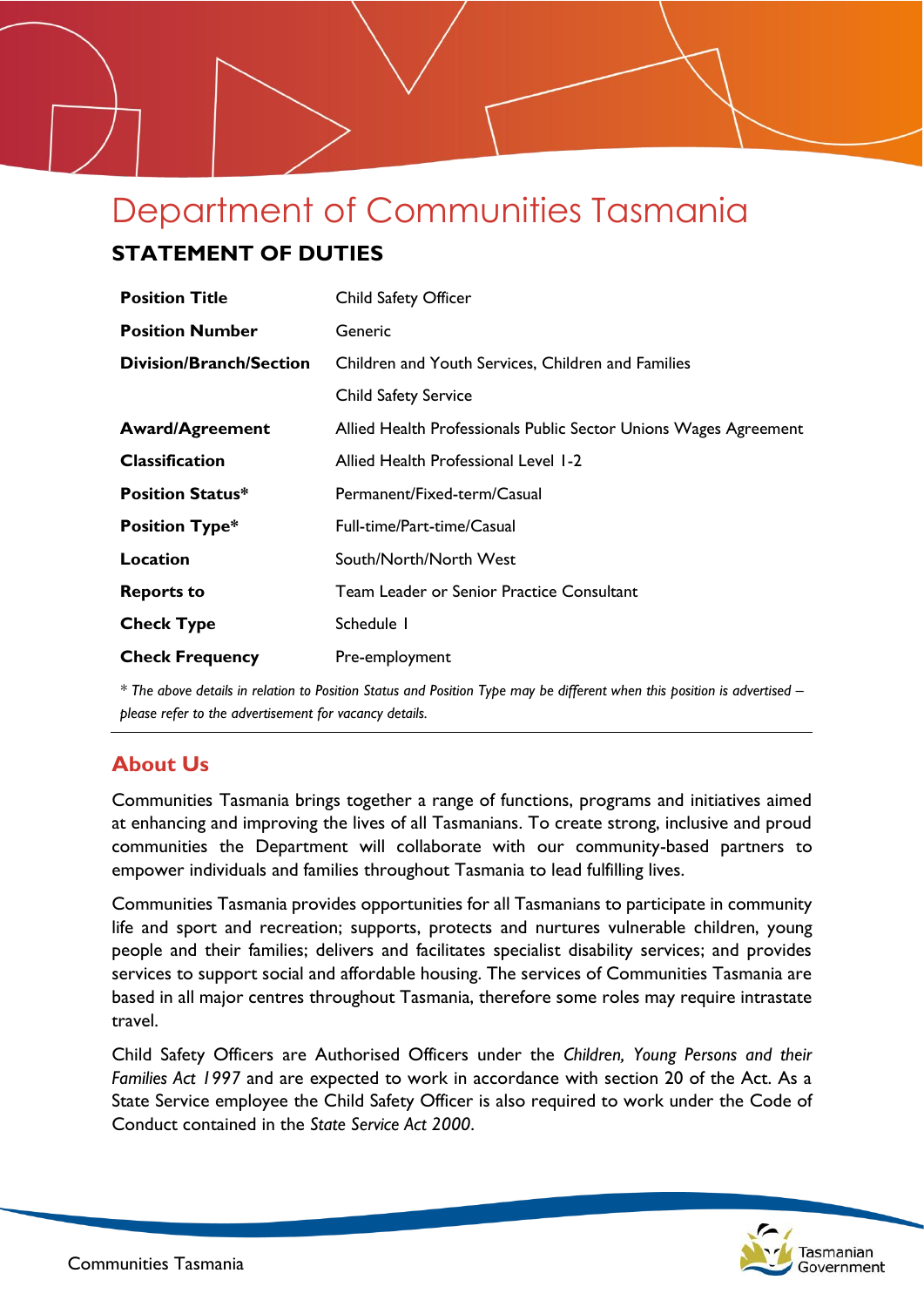

The Child Safety Officer is a generic role and the incumbent may be required to work across different areas of the service, including the Intake, Response, Case Management or Out of Home Care teams.

## **Primary Purpose**

The *Children, Young Persons and their Families Act 1997* provides the legal mandate for the department to take action to protect children and young people from abuse and neglect and promote their safety stability and development. Child Safety Workers have a specific statutory role in protecting children and young people from harm and promoting their rights and healthy development. In Tasmania, Child Support Officers work within a legislative framework, the Child Protection Practice Framework and the Child Protection Professional Practice Standards (attached).

Child Safety Officers are responsible for receiving, investigating and assessing notifications of children at risk of harm from abuse or neglect. They work with families and other professionals to resolve problems and keep children safe. In circumstances of severe risk, Child Safety Officers may be involved in legal interventions in the Magistrates Court.

Child Safety Officers have sound self-management skills, self-awareness, and emotional maturity, with the ability to understand the personal impacts of child protection work and strategies for managing stress and building resilience. It is important that Child Safety Officers have the ability to conduct work with integrity and honesty, adhere to confidentiality requirements, and demonstrate a commitment to working with children, young people and their families.

# **Primary Duties**

- 1. Under general supervision, provide quality, timely and effective intervention and case management services within a defined child safety service delivery framework, working within the Tasmanian Child Protection Professional Practice Standards.
- 2. Use effective pre-planning, planning and time management strategies to manage caseloads.
- 3. Establish and maintain effective partnerships with children, young people, their families and service providers, utilising a range of appropriate communication, collaboration and decision making processes.
- 4. Engage and work with children and young persons and their families to promote safety, stability and development of the child, and to strengthen family capacity. This includes directly guiding, encouraging and supporting the child and family while monitoring impacts and outcomes
- 5. Respond to and investigate reports concerning children at risk of harm and undertake assessments of the child and their circumstances utilising standard assessment and intervention procedures.
- 6. Exercise legal delegations as an Authorised Officer and functions pursuant to the *Children, Young Persons and their Families Act 1997*.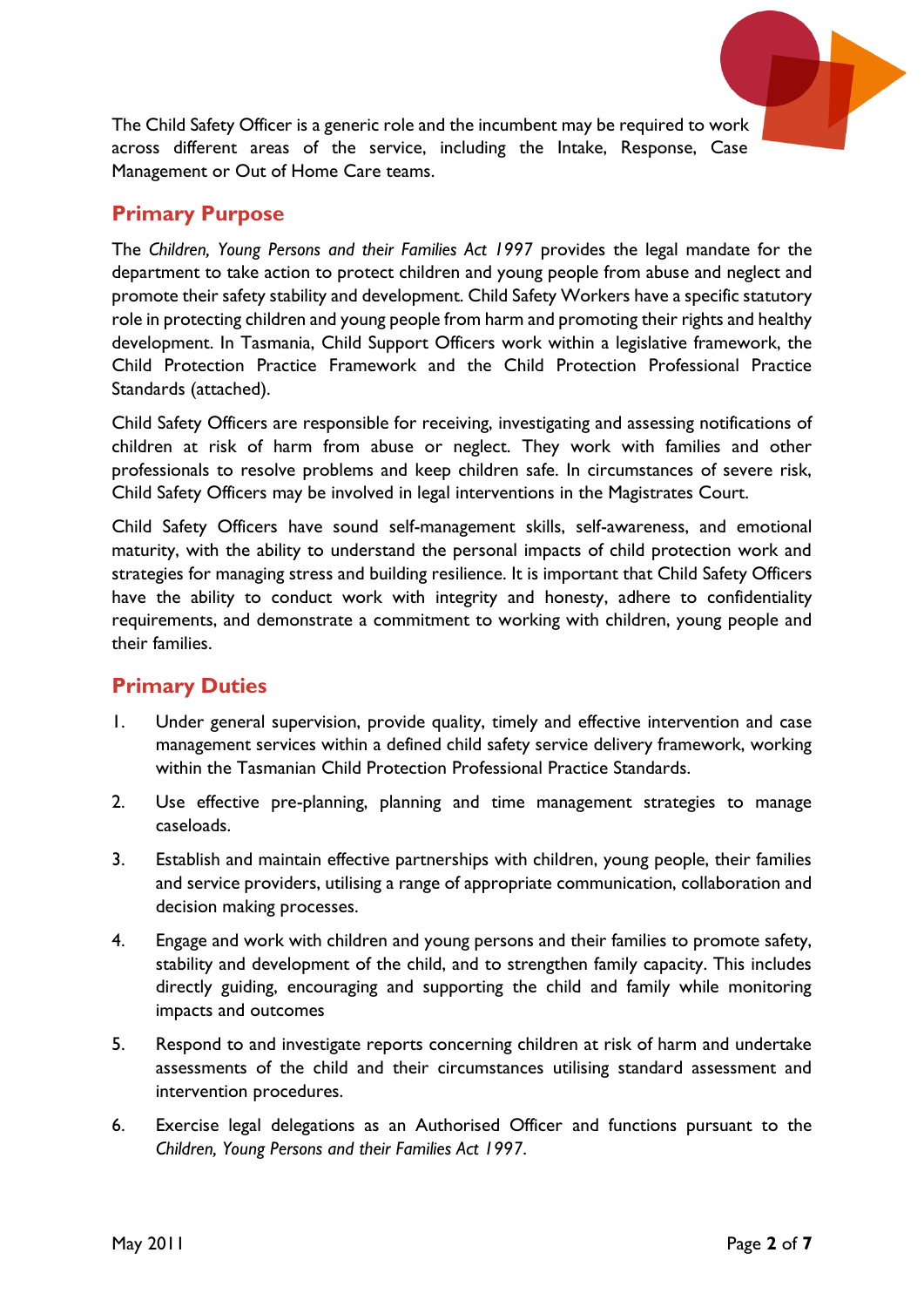

- 7. In consultation with a Team Leader, prepare and present information and documentation for relevant court processes, such as preparing affidavits to support applications before the Magistrates Court (Children's Division).
- 8. In consultation with a Team Leader and other specialists, make recommendations to the Court on decisions and actions in the best interests of the child.
- 9. Work collaboratively with team members, team leaders and other specialists in the development and review of best interests plans related to strengthening families and promoting a child's safety, stability and development.
- 10. Develop plans, compile reports and accurately update and maintain client information, both written and electronic, to a professional standard and in accordance with departmental guidelines and confidentiality principles.
- 11. Provide information to children, families and service providers on procedures, practices, guidelines and legislation and provide advice and case consultation on reports regarding child safety and wellbeing and the role of Child Safety in those matters.
- 12. Participate in professional supervision and development activities to maintain knowledge of legislative requirements, child's social and developmental needs, and case management techniques.
- 13. Participate in consultative processes to improve workplace health and safety and observe the safe work practices, including procedures, guidelines and policies.
- 14. Develop an awareness and understanding of the Agency, its goals and operations, and the relevant legislative framework for child protection.
- 15. Actively participate in and contribute to the organisation's Quality & Safety and Work Health & Safety processes, including the development and implementation of safety systems, improvement initiatives and related training, ensuring that quality and safety improvement processes are in place and acted upon.
- 16. The incumbent can expect to be allocated duties, not specifically mentioned in this document, that are within the capacity, qualifications and experience normally expected from persons occupying positions at this classification level.

### **Level of Responsibility, Direction and Supervision**

- Work within an allocated team, including Intake Services, Response Services, Case Management or Out of Home Care and Adoption Services, to undertake primary tasks assigned.
- Reports and information will be accurate and objective in order to be presented to the Court and other statutory organisations concerned.
- Work within designated delegations, legislative requirements, set guidelines and time frames.
- Adhere to relevant Work Health and Safety legislation in order to perform duties.
- Use general guidelines, Departmental procedure manuals and documents to exercise professional judgement when working under limited direction.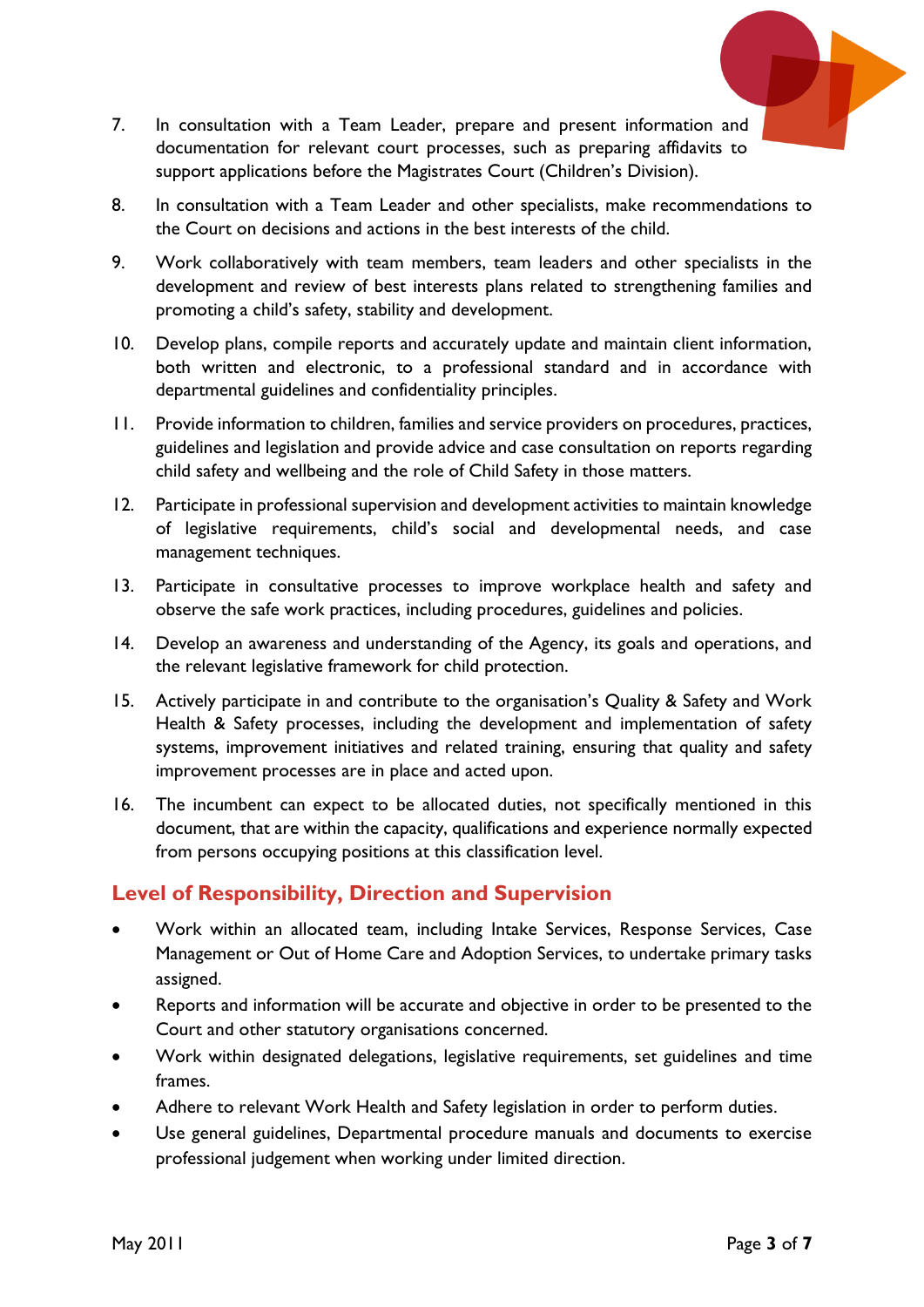

- Participate in supervision provided by the Team Leader, Senior Practice Consultant or Manager - Child Safety as applicable.
- Undertake work with integrity and honesty, adhering to confidentiality requirements and demonstrate a commitment to working with children, young people and their families.

## **Essential Requirements**

*Registration/licences that are essential requirements of this role must remain current and valid at all times whilst employed in this role and the status of these may be checked at any time during employment. It is the employee's responsibility to ensure that registration/licences remain current and to advise the Employer if their circumstances change. This includes notifying the Employer of any new criminal convictions and/or if a registration/licence is revoked, cancelled or has its conditions altered.*

- A Bachelor of Social Work or a Diploma of Community Welfare Work, or other tertiary qualifications at Diploma or above level which include units of case management/casework practice and supervised practical work placements in relevant fields.
- Current Driver's Licence.
- Current Tasmanian Working with Children Registration.
- The Head of the State Service has determined that the person nominated for this job is to satisfy a pre-employment check before taking up the appointment, on promotion or transfer. The following checks are to be conducted:
	- 1 Conviction checks in the following areas:
		- a) crimes of violence
		- b) sex related offences
		- c) serious drug offences
		- d) crimes involving dishonesty
		- e) serious traffic offences
	- 2 Identification check
	- 3 Disciplinary action in previous employment check.

# **Selection Criteria**

- 1. Building Relationships: Identifies and initiates contact with key individuals and or groups who are important in decision making processes or who can provide information, support, expertise or assistance, invests time to create and maintain professional relationships based on mutual respect and contributes to a supportive and collaborative team environment, including being an effective team member.
- 2. Casework: Knowledge of and/or experience in assessment and casework intervention with individuals and families who have complex needs, and knowledge of theoretical perspectives that relate to child protection practice and the ability to apply this in a service delivery context.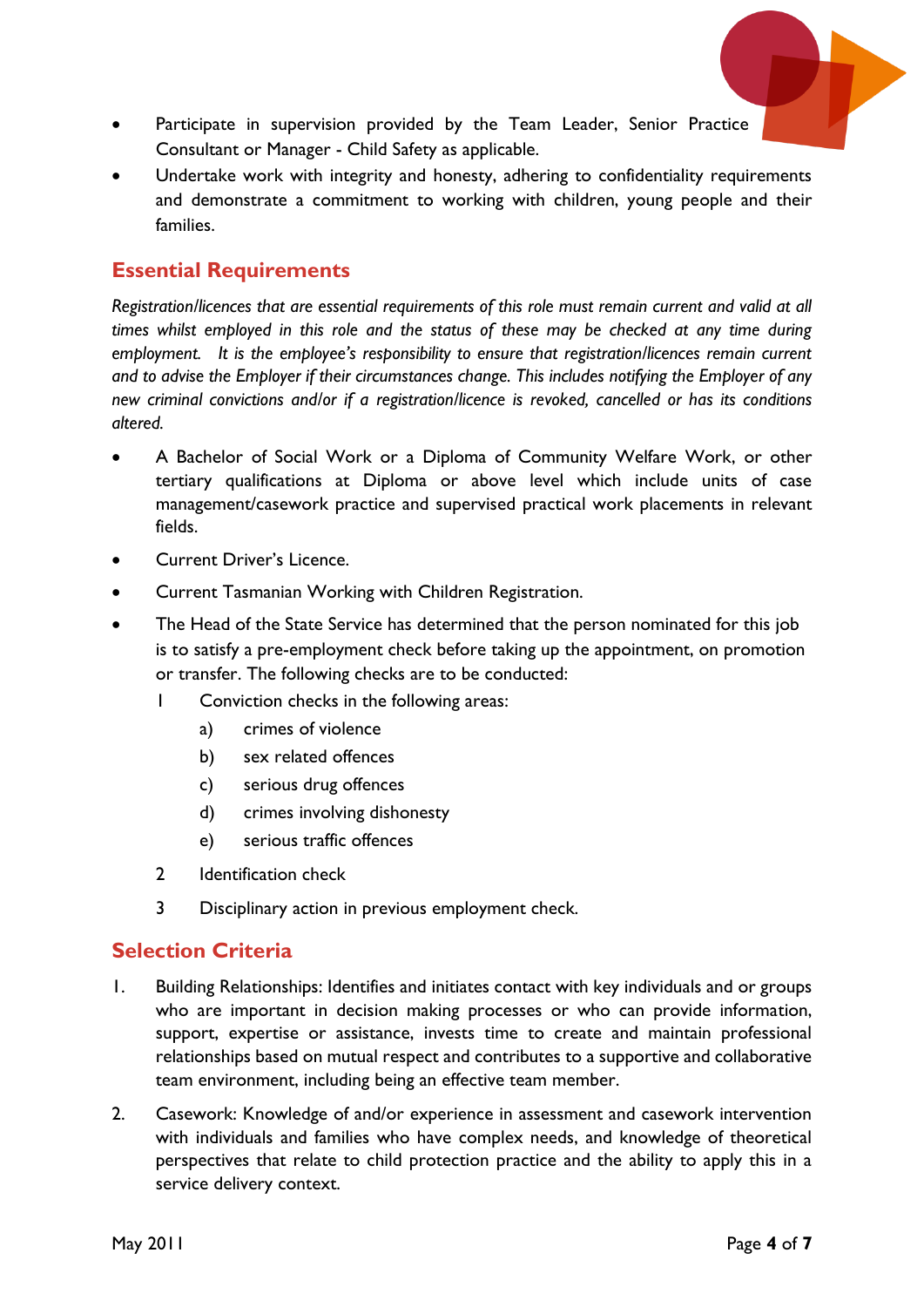

- 3. Interpreting and Analysing Information: Capacity to draw upon relevant information, including alternate points of view and legislative requirements, to logically assess and analyse a situation, and utilise sound professional judgement to decide the best way forward.
- 4. Communication: Ability to confidently present both written and verbal messages, whilst seeking to respectfully understand a variety of stakeholder needs and tailoring communication style and message accordingly, even in complex and difficult circumstances.
- 5. Self-Management: Demonstrates initiative, self-motivation. Possesses well developed organisational and time management skills, with a proven ability to set clear goals and tasks to deal with competing demands within established timeframes, to plan and prioritise workloads along with a demonstrated capacity to be flexible, self-motivated and show initiative.
- 6. Confidence and independence: Acts and speaks confidently, respectfully and independently especially in difficult or stressful circumstances; takes responsibility for own actions and exercises professional authority appropriately.

## **About Child Safety**

#### **Child Safety Intake**

Notifications of abuse or neglect are directed to the Child Safety Intake. Intake is the first point of contact for the community and other agencies within the statutory child protection system. As a result of a notification and subsequent risk assessment, the case may be given a priority rating and referred for investigation to an Area Office.

#### **Response Services**

Response Teams are responsible for the investigation and assessment of cases referred by the Child Safety Intake. This includes face-to-face contact with the young person and their family. Response Services provides short-term care planning and management for children and young people during the immediate period following the referral of a notification.

#### **Case Management Services**

The Case Management Teams provide care planning and management for children and young people receiving longer-term protection and support services. This involves the collaborative development and implementation of care plans, using the Child Protection Service Practice Framework philosophy and framework.

#### **Out of Home Care**

- The Out of Home Care team provides placements to children and young people in need of short, medium or long term care. Out of Home Care also provides recruitment, assessment training and support for carers.
- A driver's licence is required in undertaking the duties of this position. As part of providing intervention services for children and young people, it is a routine requirement to provide transport to clients who are at risk or in emergency situations. Occupants of this position are also required to travel to sites external to the workplace to undertake assessments and reviews of children, young people and their families, communities and foster carers.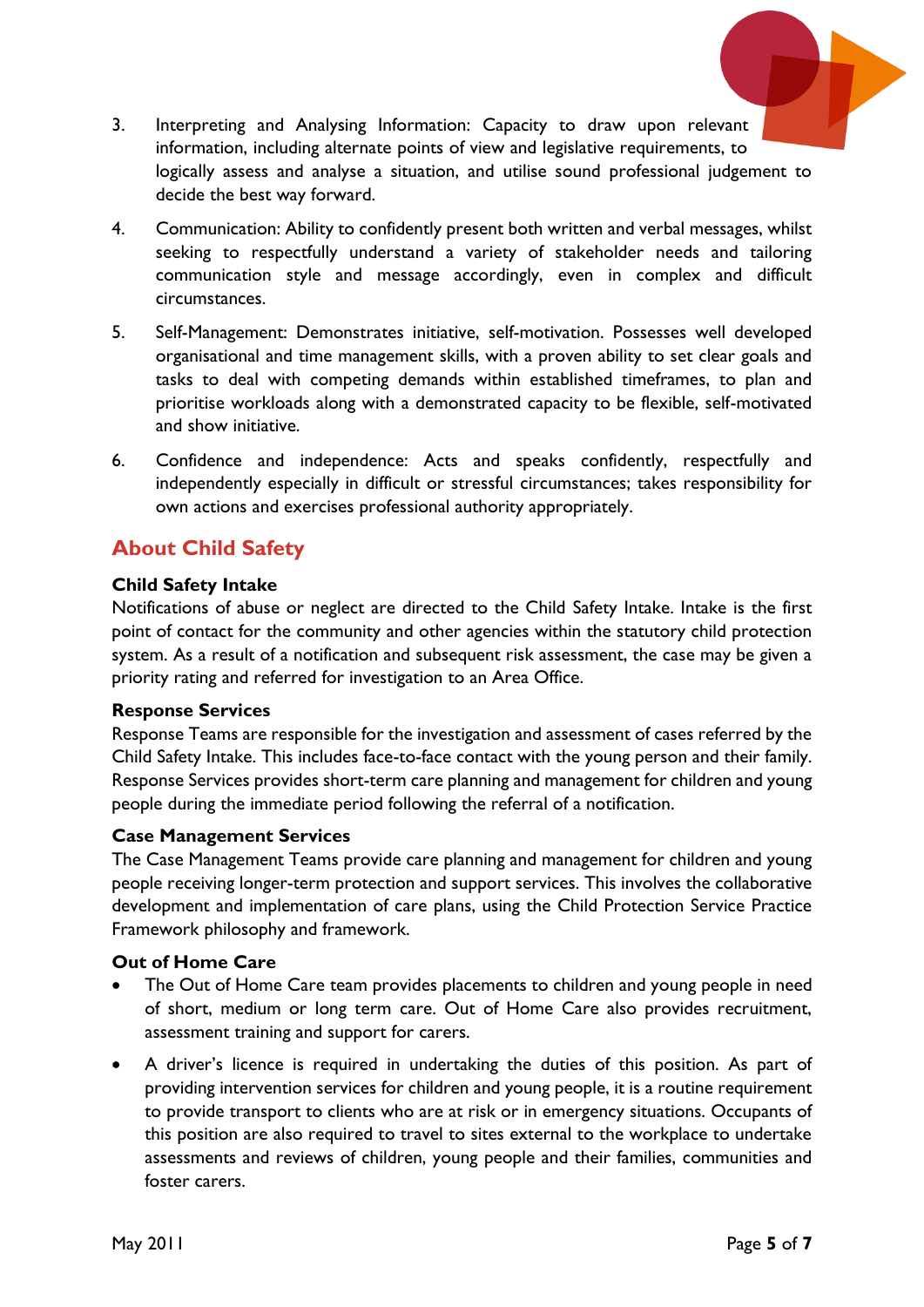

- The employee will be required to work in various locations and branches/units within Child and Family Services as directed. The employee maybe requested to participate in the After Hours Emergency Service as agreed.
- Primary tasks relating to specific team/s will be advised by Team Leader, Senior Practice Consultant, or their delegate.

## **Values and Behaviours**

We are a values-based organisation. Our aim is to attract, recruit and retain people who uphold our values and are committed to building a strong values-based culture. Our values and behaviours reflect what we consider to be important.



Communities Tasmania is committed to building inclusive workplaces and having a workforce that reflects the diversity of the community we serve. We do this by ensuring that the culture, values and behaviours of Communities Tasmania enable everyone to be respected in the workplace and to have equal access to opportunities and resources. We recognise and respect individual differences as well as people's career path, life experiences and education and we value how these differences can have a positive influence on problem solving, team dynamics and decision making within our organisation.

Communities Tasmania does not tolerate violence, especially violence against women and children.

*State Service Principles and Code of Conduct:* The minimum responsibilities required of officers and employees of the State Service are contained in the *State Service Act 2000*. The State Service Principles at Sections 7 and 8 outline both the way that employment is managed in the State Service and the standards expected of those who work in the State Service. The Code of Conduct at Section 9 reinforces and upholds the Principles by establishing standards of behaviour and conduct that apply to all employees and officers, including Heads of Agencies. Officers and employees who are found to have breached the Code of Conduct may have sanctions imposed.

The *State Service Act 2000* and the Employment Directions can be found on the State Service Management Office's website at <http://www.dpac.tas.gov.au/divisions/ssmo>

*Fraud Management*: Communities Tasmania has a zero tolerance to fraud. Officers and employees must be aware of, and comply with, the Agency's fraud prevention policy and procedure and it is the responsibility of all officers and employees to report any suspected fraudulent activity to their Director or line manager, the Executive Director Capability and Resources or to the Manager Internal Audit. Communities Tasmania is committed to minimising the occurrence of fraud through the development, implementation and regular review of fraud prevention, detection and response strategies, and is conscious of the need to protect employees who advise management of suspected fraudulent activity from reprisal